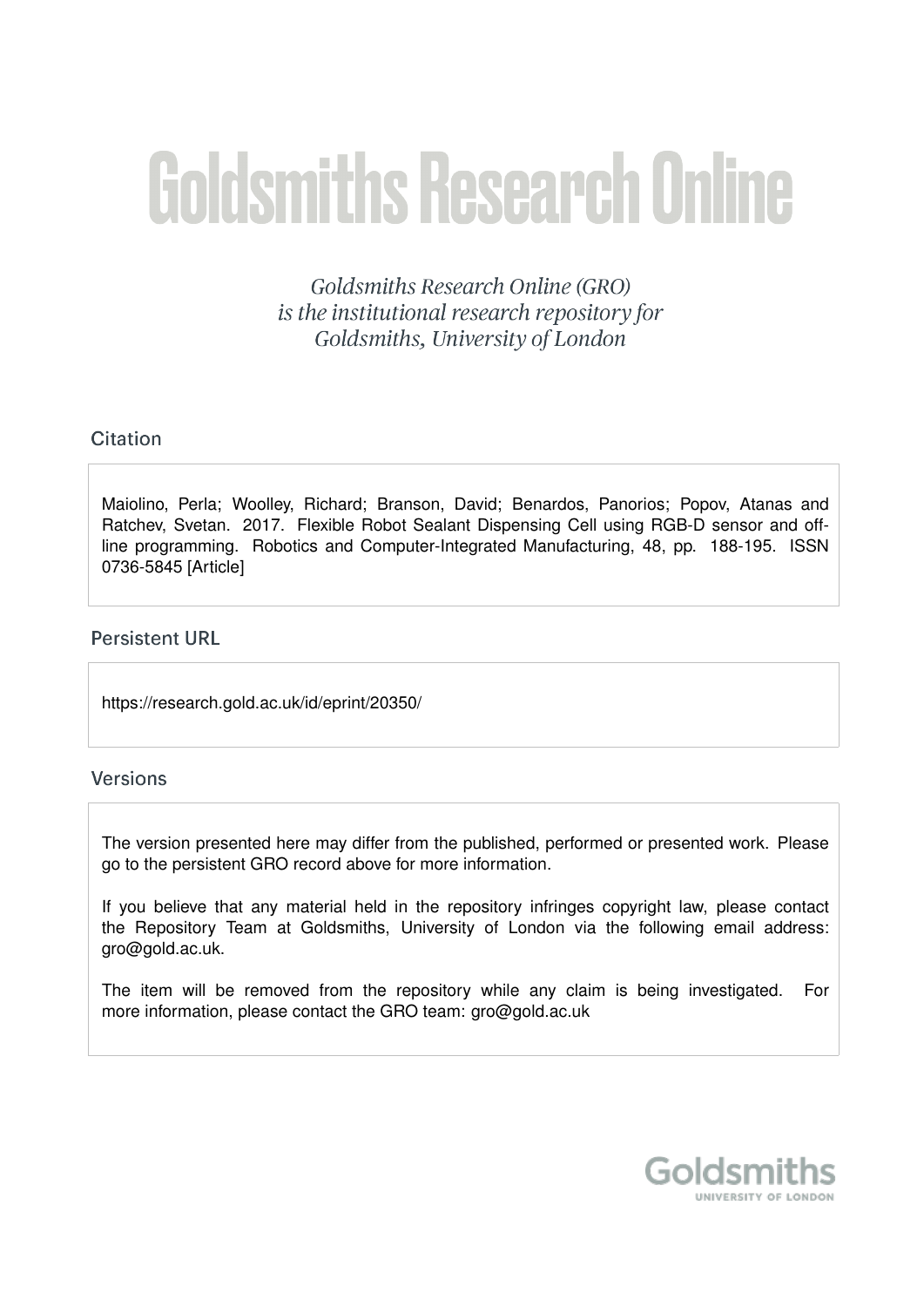# Flexible Robot Sealant Dispensing Cell using RGB-D sensor and off-line programming

Perla Maiolino<sup>a</sup>, Richard Woolley<sup>b</sup>, David Branson<sup>c</sup>, Panorios Benardos<sup>c</sup>, Atanas Popov<sup>c</sup>, Svetan Ratchev<sup>c</sup>

*a. Computing Department, Goldsmiths University of London SE14 6NW, UK b.Centre for Aerospace Manufacturing, University of Nottingham, Nottingham NG7 2RD, UK c. Department of Mechanical, Materials and Manufacturing Engineering, University of Nottingham, NG7 2RD, UK*

#### **Abstract**

In aerospace manufacture the accurate and robust application of sealant is an integral and challenging part of the manufacturing process that is still performed by human operator. Automation of this process is difficult and not cost effective due to the high variability in the parts to operate and also the difficulty associated with programming industrial robotic systems. This work tries to overcome these problems by presenting an AOLP (Automatic Off-Line Programming) system for sealant dispensing through the integration of the ABB's proprietary OLP (Off-Line Programming) system RobotStudio with a relatively new RBG-D sensor technology based on structured light and the development of a RobotStudio add-on. The integration of the vision system in the generation of the robot program overcomes the current problems related to AOLP systems that rely on a known model of the work environment. This enables the ability to dynamically adapt the model according to sensor data, thus coping with environmental and parts variability during operation. Furthermore it exploits the advantages of an OLP system simplifying the robot programming allowing for faster automation of the process.

*keywords: AOLP, RGB-D sensor, Sealant dispensing*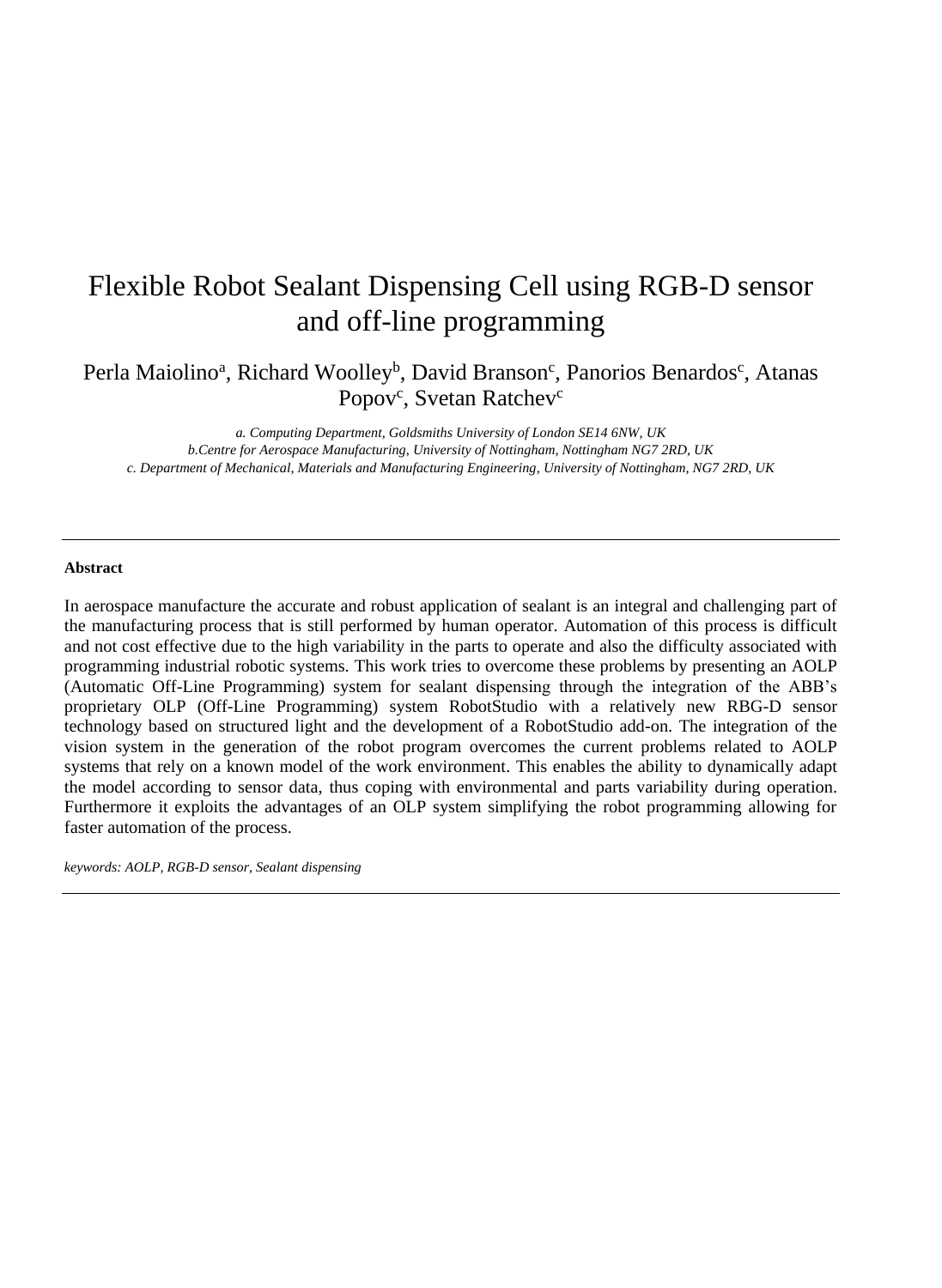#### **1. Introduction**

In aerospace manufacture the accurate and robust application of sealant is an integral part of the manufacturing process. Sealant must be applied to numerous components of the aircraft including areas of wet assembly, such as the wings (fuel tanks), joints, fasteners and interfaces to prevent ingress, corrosion and reduce fatigue [1].

Applying sealant is a challenging operation for assembly automation due to the requirement of dispensing a continuous and uniform bead along an often complex geometric path to which there is limited access, requiring the execution of a number of ergonomically complex operations. Operations of this nature, particularly in legacy products, rely heavily on the skill or rather craftsmanship of a human operator. Certainly some of these processes can be carried out by a suitably designed robotic assembly cell. Indeed predefined and highly repetitive tasks and processes are commonplace for robotic automation in high volume manufacturing. Operations such as pick and place, welding, painting and dispensing are considered basic tasks.

In these types of applications robots are usually programmed using a teach pendant which, although it is an intuitive programming approach and doesn't require high programming skills, it does suffer from the reliance on the human programmer and furthermore to make changes to the robot path, once made, is laborious and time consuming. Thus this type of automation is not cost effective for aircraft manufacturing, which encloses complex small volume processes where the geometry of the parts and the required operations vary considerably. Moreover, the fixtures and feeders, that guarantee a fixed position of the workpiece for the robot operations, are expensive. Hence, their removal or reduction from the manufacturing process in favor of a higher level of flexibility in the automation system would present an overall capital gain [2].

In this perspective, good sensing abilities are ubiquitous to provide robots with an increased level of autonomy. For example vision systems are highly suited for providing Robot's environment information as well as for the recognition of objects and their features providing information about their position and pose, allowing it to more reliably act in an unconstrained cell. Furthermore, to ensure any automated process is carried out effectively after manual operation, vision can be used for in-line structural quality inspection to confirm that the assembly's sub-components are mounted within design specification [3].

Machine vision has been used widely in manufacturing and production, in a number of applications [4]. Indeed the state of the art presents various solutions that use different techniques (both 2D than 3D) such as monocular vision [5], CCD cameras [6] or laser range imaging [7]. Many types of vision systems and range sensors are available today, but the design and integration of them needs to take considerations of many issues such as accuracy, speed, reliability, and cost as well as environment operating constraints such as lighting, temperature and humidity, requiring to find a reasonable trade off according to the requirements of the particular applications.

Beside good sensing abilities it is necessary to develop systems that can reduce the time and difficulty associated with programming industrial robotic systems allowing robotic automation to be justified even in low volume production manufacturing scenarios where frequent reprogramming is necessary. In this respect Offline programming software (OLP) [8], that gives the possibility to model and represent graphically the robot and other equipment, generate programs and, then simulate the robot behavior for a given task, have been developed in recent years both as commercially available product (for example KUKA Sim for Kuka, RobotStudio for ABB and MotoSim for Motoman Delmia from Dassault Systems, RobCAD from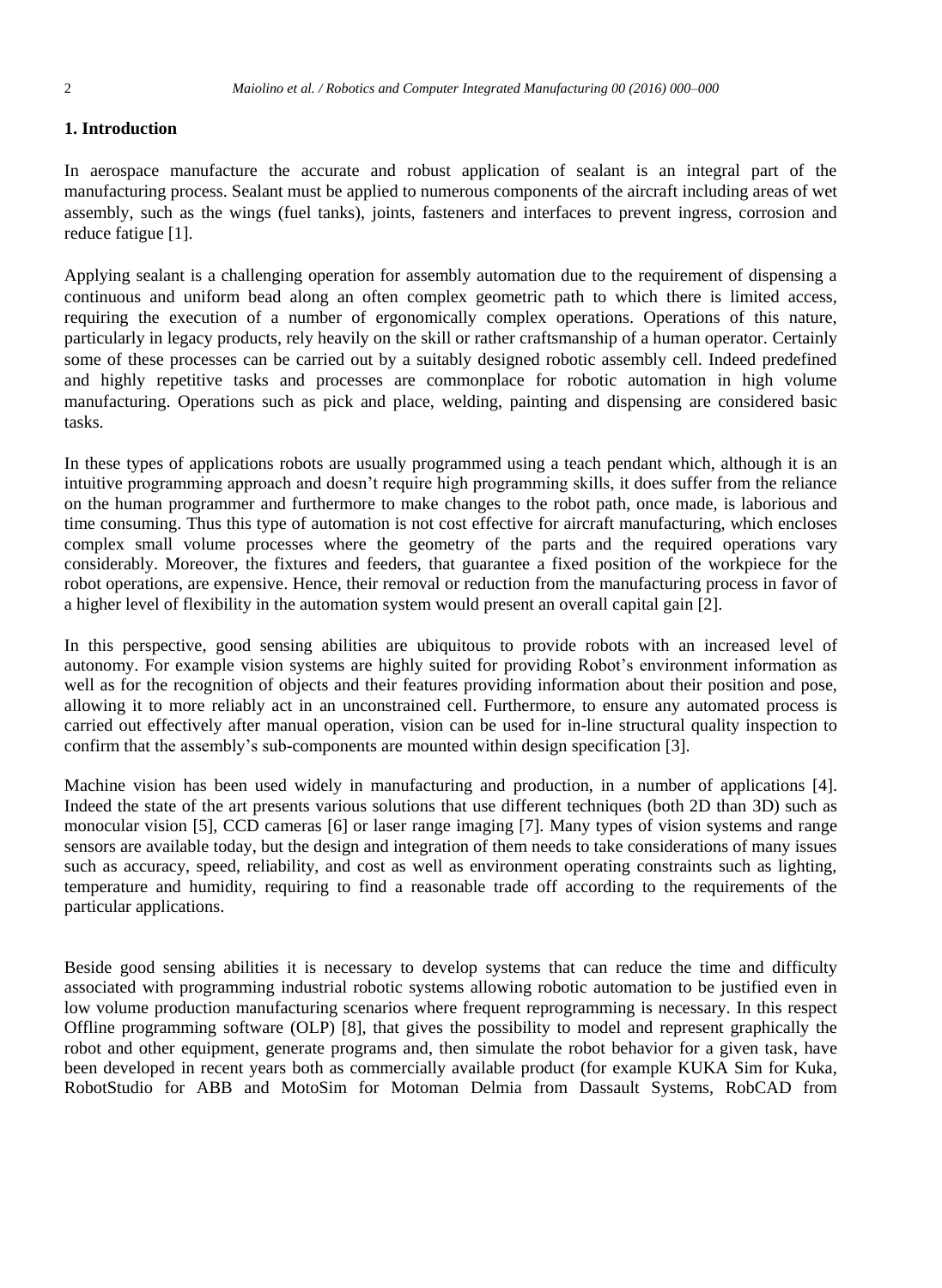Technomatix Technologies and Robotmaster from Jabez Technologies) as well as in research field.

In particular in [14], a system for CAD-based OLP is presented where robot programs are automatically generated from a graphical description of the robot paths over a 3-D CAD model of a given robotic cell. The paper explores the issues involved in robot motion representation and its automated extraction from a given CAD drawing, data mapping between the CAD model and the real environment as well as the ability to automatically generate the necessary robot paths and programs.

Hand-guided robot operations, workpiece CAD model and triangulation sensor for detection of workpiece contour features are combined for robot programming in deburring applications [15].

The OLP system presented in [16] uses the geometry computing functions of CATIA and the simulation function (robot kinematics, collision detection, etc.) of KUKA Sim Pro and it is focused on robotic drilling applications in aerospace manufacturing. In particular, the special requirements for robotic drilling in aerospace manufacturing are analyzed to improve the position accuracy and to take in account actual shape and position of the part, the hole position is corrected according to measurement data of reference holes by using bilinear interpolation models.

In [17] the development of OLP programs and the evaluation of several OLP software packages such as, RobotStudio from ABB Robotics, Delmia from Dassault Systems and a Matlab based OLP system and RinasWeld from Kranendonk Production System is presented, demonstrating the effectiveness of automated OLP techniques for the robotic welding process.

Unfortunately OLP systems are still in their infancy undergoing significant amount of research and development, and employing OLP system usually requires great programming effort and some capital investment that can significantly reduce the feasibility in using them with low volume production.

A novel idea that is gaining ground and which could improve OLP methods is related to using computer automation for performing all of the manual tasks, termed Automated OLP (AOLP) [9-11]. AOLP allows one to automate many of the manual functions required by conventional OLP, but currently it strongly relies on accurate modeling of the work environment. To overcome this constraint, additional sensors could be deployed to and around the robot to map the work environment, enabling the robot to be more context aware and provide boundaries for developing self-programming algorithms [11].

In [8] an AOLP solution to automatically plan and program a robotic welding system with high DOF manipulators is presented. It uses a CAD model as input, and is able to generate the complete robotic welding code without any further programming effort. AOLP can generate collision-free and singularity-free trajectories for the complete system including the linear rail, auxiliary positioning robot, and welding robot automatically.

All of the above systems can be applied in situations where the robot's surrounding environment are known a priori and well modeled. Furthermore, sometimes human help is necessary to regenerate the robot program whenever a change in the original scenario occurs.

In this paper the problem of the robotic automation of the sealant dispensing in aircraft manufacturing is taken into account. As stated before, this procedure is still performed by human operator due to the high variability in the wing parts (in term of shape and dimensions) and also to the difficulty associated with programming industrial robotic systems. The work presented is a step toward an AOLP system for sealing dispensing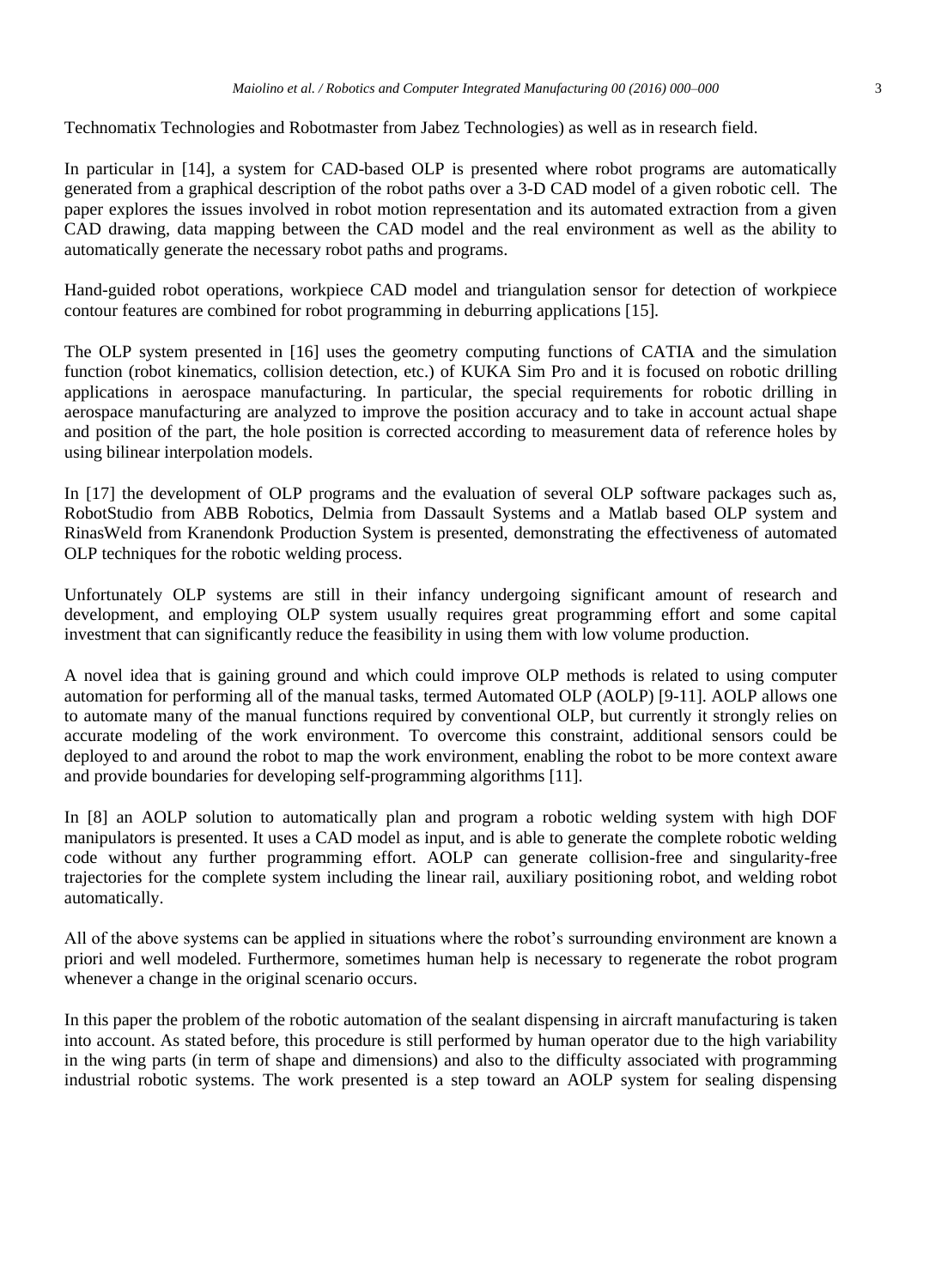through the integration of the ABB's proprietary OLP system RobotStudio with a relatively new RBG-D sensor technology based on structured light [7].

In particular the development of a new add-on for RoboStudio has been designed to integrate the results coming from the implementation of an object recognition and pose estimation algorithm, based on Point Cloud Library [22], for the generation of the robot path. From one side this allows to overcome the problem, related to AOLP systems, to rely on a known model of the work environment giving the opportunity to dynamically adapt the model according to the sensors data. This further enables the systems to cope with environmental and part variability in an automated way. If further exploits the advantages of an OLP system by simplifying the robot programming allowing for the robotic automation of the process.

The selection of a low cost RGB-D sensor relies on the potential for a data rich manufacturing environment provided by a high deployment density of these low cost sensors as a key enabling feature of the future cyber physical systems that would be part of an Industry 4.0 SMART factory [12]. Indeed it is foreseen that advances in computer vision capabilities will be accelerated with the use of low cost RGB-D sensors and the open implementation of visual algorithms [13].

The paper is organized as follows: Section 2 gives an overview of the system architecture, the RGB-D sensor and Robotstudio add-on, Section 3 shows the recognition and pose estimation algorithm and Section 4 is about the Robotstudio add-on implementation and the integration with vision system. Section 5 presents the results, conclusions follow.

#### 2. **The Flexible sealant dispensing cell: system overview**

The automation of the sealant dispensing has been thought as a partially automated process where the human operator presents the bracket to be operated to the robot, after having performed on it other manual operation. Each part is provided by an RFID tag that is scanned before to present the part to the robot and that allow to upload from a database the corresponding part information, in particular its CAD model and where, with respect to the CAD model, the sealant must be dispensed. This information will be used for the dynamic generation of the robot program by the AOLP system presented in section 4.

Figure 1 shows the designed sealant dispensing cell and the physical setup used for the experiments of the developed system. In particular an ABB IRB 6640 robot has been selected for sealant dispensing (please note that the sealant dispensing nozzle is not shown in the figure because it has been specifically designed for the considered task and it is covered by an non-disclosure agreement prior to patent application). The RGB-D camera has been placed over the shelf in order to be able to perform the recognition and pose estimation of a generic trailing edge rib bracket placed on the shelf in a random position. Figure 2 presents all the steps related to the sealant dispensing automation system that will be explained in details in the following paragraphs.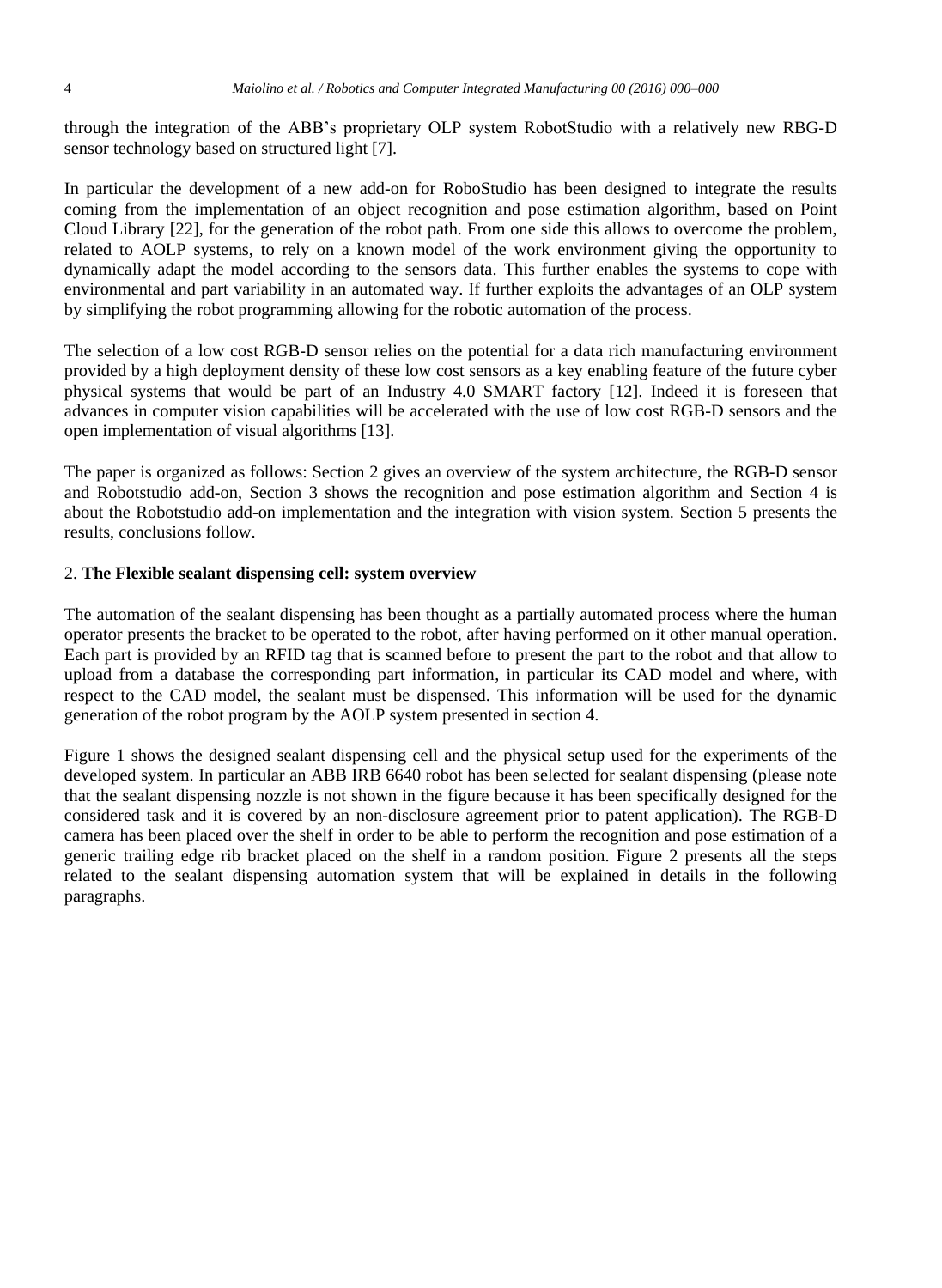

Figure 1: a) The designed sealant dispensing cell. b) The experimental setup of the dispensing cell.

#### *2.1 RGB-D sensor*

A low cost RGB-D sensor (ASUS Xtion PRO LIVE) was employed for the vision system. RGB-D sensors provide color information as well as the estimated depth for each pixel. The sensor technology is based on structured light [18] (originally developed by PrimeSense). The sensor projects an IR-light pattern on the scene, and the light returns distorted, according to the position of the objects in the scene. Various algorithms are used to triangulate and extract 3D information from the CMOS image sensor. In [30] it is possible to find the technical specifications of the Asus Xtion Pro Live, for a comparison of sensor types the reader is directed to [19,20], where the authors note that the future development and exploitation of these types of sensors lies in the development of advanced and robust algorithms rather than the refinement and cost increase of the sensors themselves.

The sensor was placed above the working shelf and relative to the robot arm (ABB IRB6640) as shown in Figure 1. This position ensures a good number of detection points describing the bracket. As reported in [21] the depth image resolution of the sensor is inversely proportional with the distance between the object and the sensor and the point cloud density will decrease with increasing distance of the objects' surface from the sensor (it is inversely proportional to squared distance from sensor).

The recognition and pose estimation algorithm has been developed using the Point Cloud Library (or PCL). PCL is an open source project [22] for 2D/3D image and point cloud processing released under the terms of the 3-clause BSD license and is open source software. PCL is a cross-platform library that can be deployed on a number of different operating systems (Linux, MacOS, Windows, Android and iOS). In addition, the architecture allows for integration into a number of controllers and smart systems.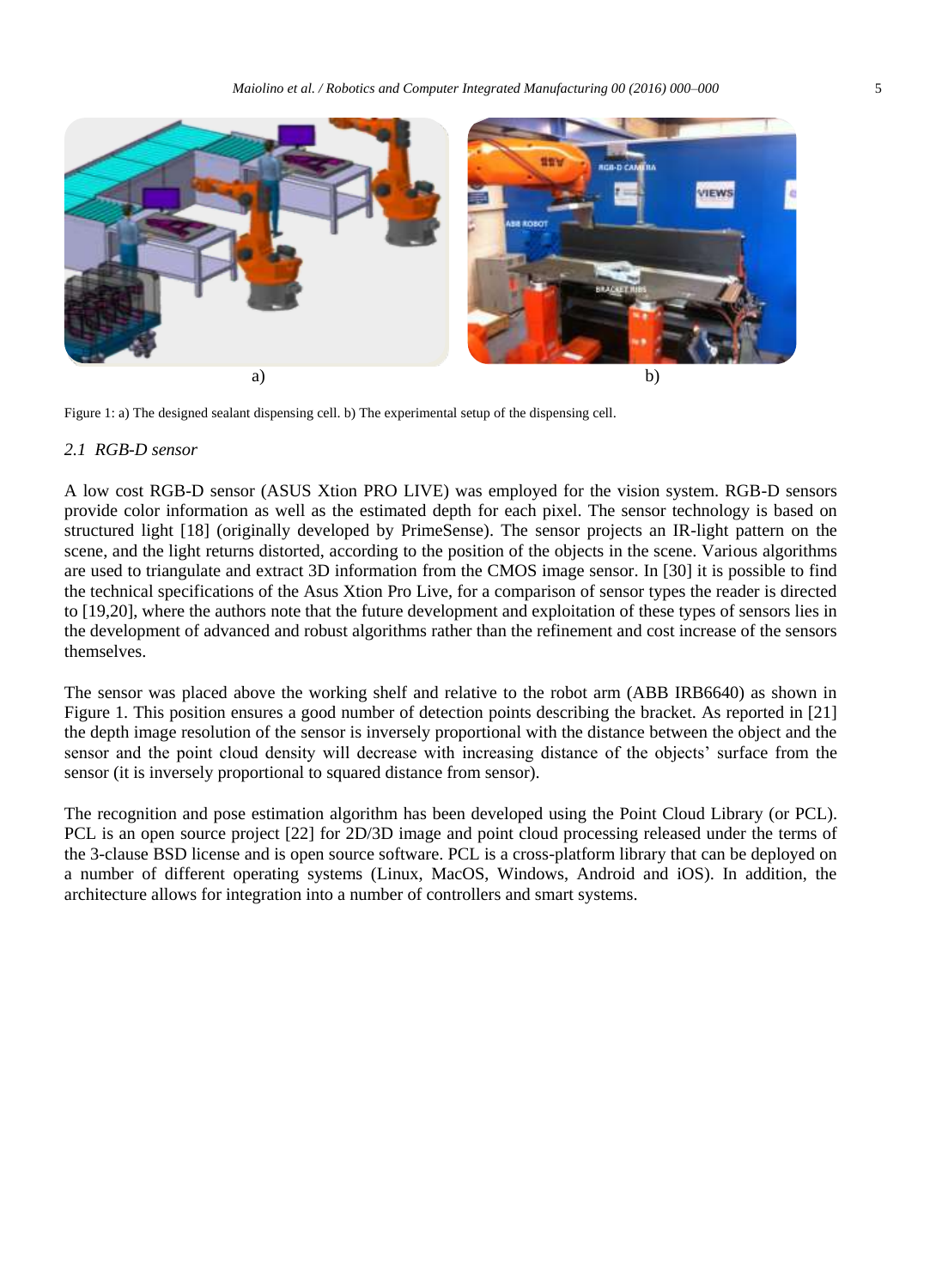

Figure 2: The flow chart of the sealant dispensing automation system

To integrate machine vision system with the OLP software Robotstudio, the RGB-D sensor has been connected to a standard Windows PC through USB interface. The PC receives the acquired point cloud from the sensor, it performs the necessary calculations for recognition and pose estimation of the part and sends the transformation matrix corresponding to the actual pose of the bracket to Robotstudio developed add-on through the network.

#### *2.2 ABB RobotStudio and add-on for off-line programming*

ABB RobotStudio is an off-line robot programming and simulation tool for ABB robots. Through RobotStudio it is possible to program the robot using a graphical environment and simulate the developed program on a virtual controller to check issues related to reaching, accessibility and collision at the programmed targets points and along the path. Furthermore, when the code is fully developed off-line it can then be downloaded to the robot controller for execution.

RobotStudio supports Microsoft's Visual Studio for Applications. This gives the possibility to change and enhance the behaviour of RobotStudio, by developing add-ons for specific purposes related to user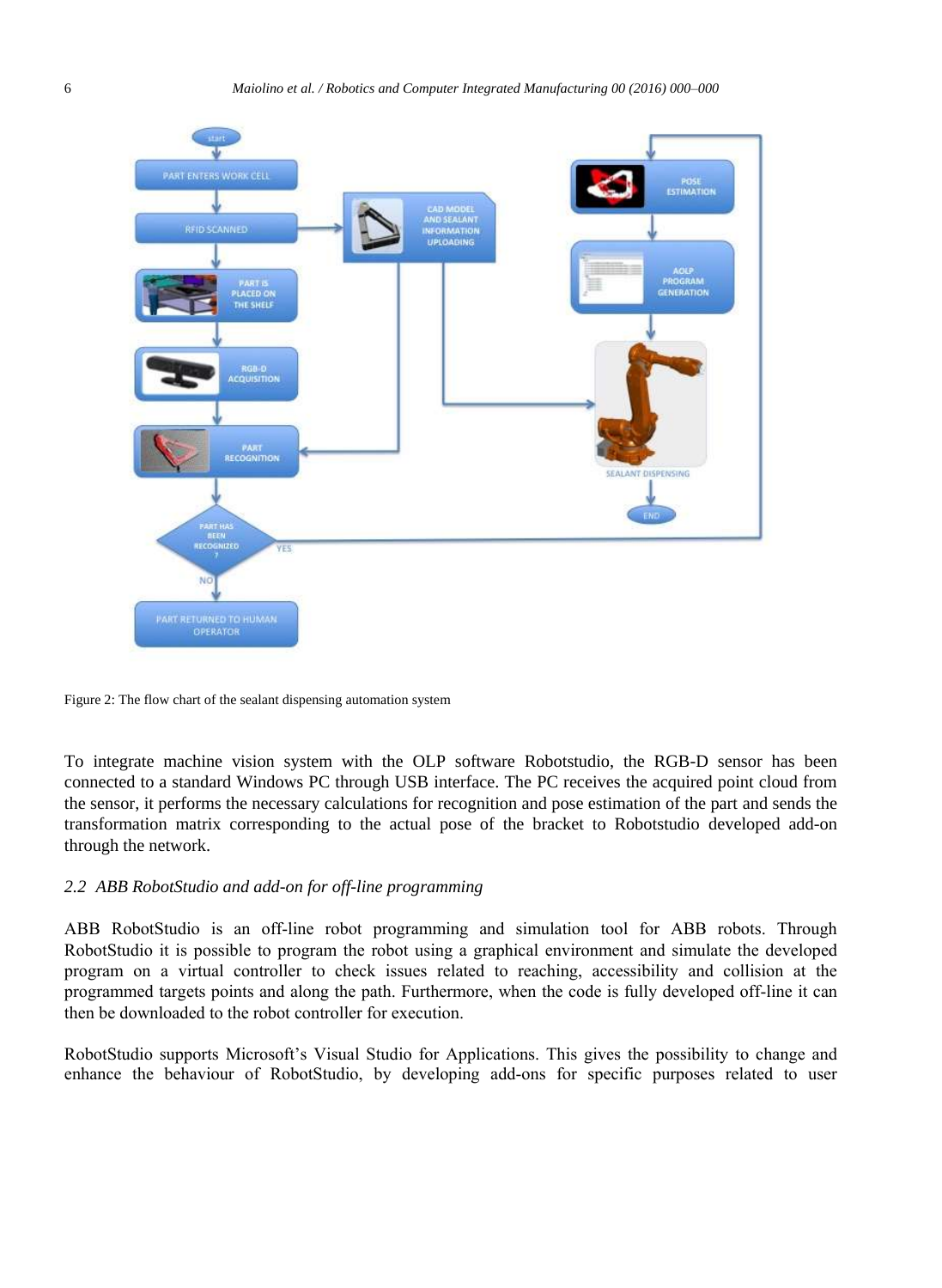requirements. Add-ons are developed in C# or VB.NET and built for obtaining a "dll" that improves the capabilities of RobotStudio. The developed add-on program for the flexible sealant dispensing cell is responsible for getting the bracket pose information from vision system, automatically generating the robot trajectories for performing sealant dispensing on it and asking for the execution of the operation.

#### **3. Recognition and pose estimation**

Several algorithms for 3D object recognition have been proposed in literature [31]. In particular they can be divided according to the fact they use local and global approach. In the local approach distinctive keypoints are extracted from the 3D surface of the model and the scene. Each keypoint is associated with a 3D descriptor related to the keypoint local neighborhood. The scene and model keypoints are matched together based on the descriptors for obtaining correspondences that are clustered together on the base of geometrical constraints under the hypothesis of model-to-scene rigid transformation. The clustered correspondences define a model hypothesis. In global methods a single descriptor for the whole object shape is computed and for this reason a pre processing of the scene must be performed for extracting individual object instances. For both the approaches an object hypotheses verification phase take place for rejecting false detections. In particular one hypothesis at time is considered and it receive a consensus score depending on the amount of scene points corresponding to the transformed model points.

Between all the existing approaches, for our recognition and pose estimation, we selected the algorithm presented in [23]. The choice has been driven by the fact that this algorithm instead of considering each model hypothesis individually, take into account the whole set of hypotheses as a global scene model maximizing the number of the recognizing models and, then, outperforming all the state of the art algorithms. The complete pipeline of the algorithm implemented for our purposes is presented in Figure 3, where all the steps performed by the algorithm are reported which will be explained in details in the following. This pipeline is based on local features, although it must be pointed out that the proposed algorithm can be straightforwardly plugged into pipelines based on global features or recognition pipelines combining several descriptors with different strengths as long as a 6DOF pose is provided.

Given the scene point cloud acquired by the RGB-D sensor (Figure 6a), recognition of the part in the scene is performed to check if the part is present on the shelf and if the RFID tag corresponds to the right part.



Fig.3. The recognition and pose estimation algorithm pipeline.

In particular after the acquisition of the scene point cloud a plane segmentation filter is performed to eliminate all the points belonging to the shelf and to consider only the point belonging to the bracket. This is important for both removing noise and reducing the number of cloud points, and thus computational time required for the more complex following keypoints selection phase.

The keypoints selection phase takes place both for the model and filtered scene point cloud. The objective of this phase is to decide which point of the cloud will be selected for the computation of the descriptors. The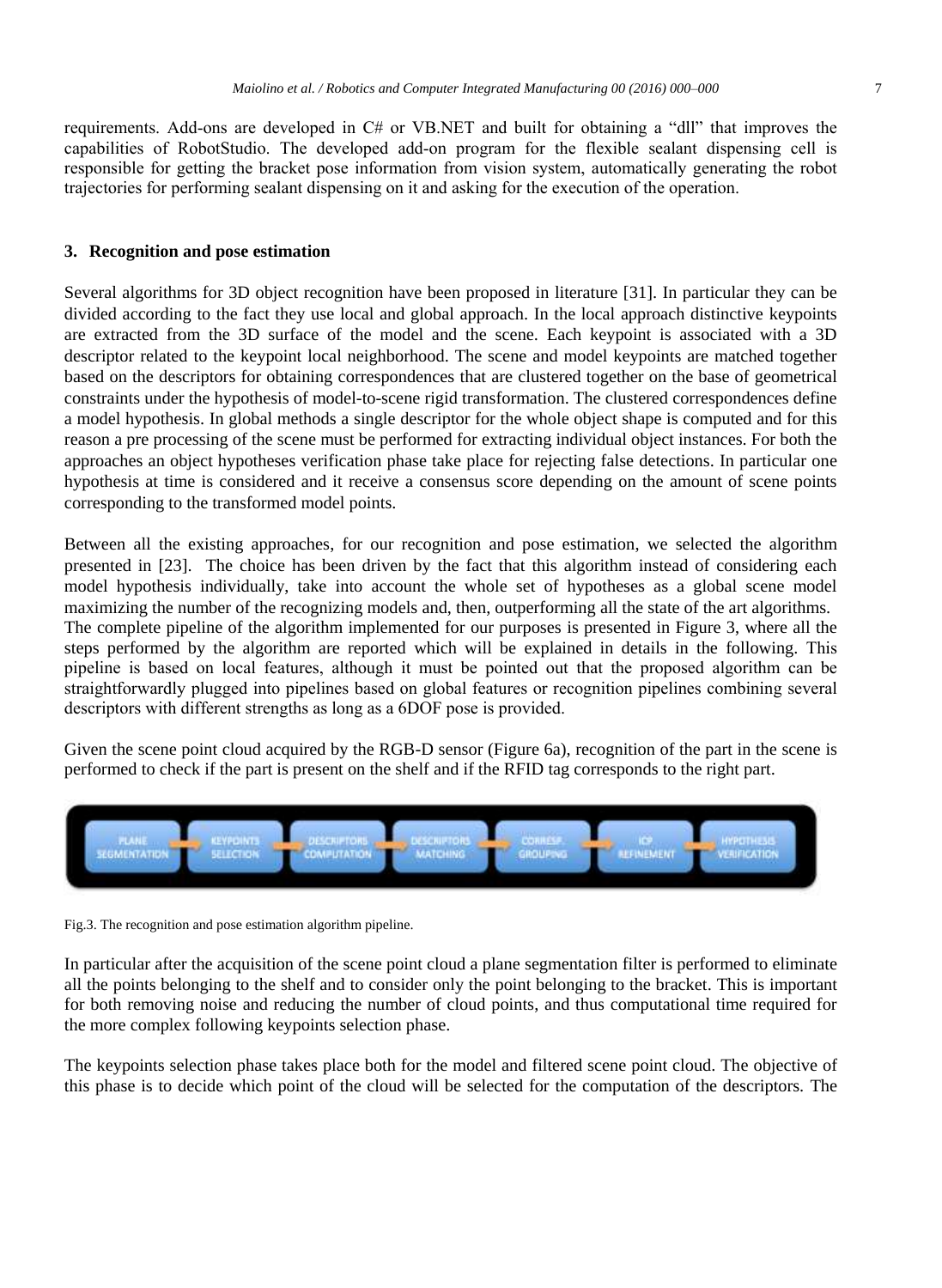keypoints are extracted at uniformly sampled positions at a sampling distance of 0.03 mm.

The next step is to compute the desired local feature, i.e., descriptor, for each of the keypoints (descriptor computation phase in Figure 3). There are several local descriptors available to choose from and their effectiveness depends on the scene and the object to recognize. For our application the SHOT descriptors were used [24] due to its computational efficiency, descriptive power and robustness with respect to other type of descriptors. The SHOT local descriptors have been computed at each keypoint over a support size specified by radius 0.02 mm.

After the computation of the local descriptors for both the keypoints belonging to the model and the scene, a matching phase is executed to find correspondences between them (descriptors matching phase in Figure 3). This is completed using a nearest neighbor search between descriptors performed by calculating the Euclidean distance between them [25]. This method allows handling of multiple instances within the same model on the scene.

Given a list of correspondences a clustering stage is performed using the correspondence grouping (CG) algorithm [26]. The algorithm iteratively groups subsets of correspondences based on checking the geometric consistency of pairs of correspondences: starting from a seed correspondence  $c_i = \{p_{i,M}, p_{i,S}\}$ , where  $p_{i,M}$  and  $p_{i,S}$  are respectively, the model and scene 3D keypoints for  $c_i$ , and looking to all the correspondences not yet grouped, the correspondence  $c_j = \{p_{j,M}, p_{j,S}\}\$  is added to the group, for which  $c_i$  is the seed, if the following relation is verified:

$$
\left| \| p_{i,M} - p_{j,M} \|_{2} - \| p_{i,S} - p_{i,M} \|_{2} \right| < \varepsilon \tag{1}
$$

where, *ε* is a threshold that represents the inlier tolerance for the consensus set. Each subset of correspondences obtained through CG defines a model hypothesis that will be part of the hypothesis set (H) evaluated in the following hypothesis verification (HV) stage. To optimize the final cardinality of H and to improve the computational efficiency of HV, an additional threshold parameter  $\tau$  in the CG algorithm is used to discard subsets supported by too few correspondences. For each cluster CG calculates the transformation matrix identifying the 6DOF pose estimation of the model in the scene. Iterative closest point (ICP) [27] algorithm is used for refining the 6DOF obtained. At this point H is ready for the HV phase [23] that for each hypothesis belonging to H decides if it is verified or rejected (i.e., false positive).

#### **4. RobotStudio add-on for AOLP programming**

The RobotStudio add-on has been developed using C# and the Controller API provided by RobotStudio. The pipeline for RobotStudio add-on and its integration with machine vision system through UDP socket communication is shown in Fig. 5.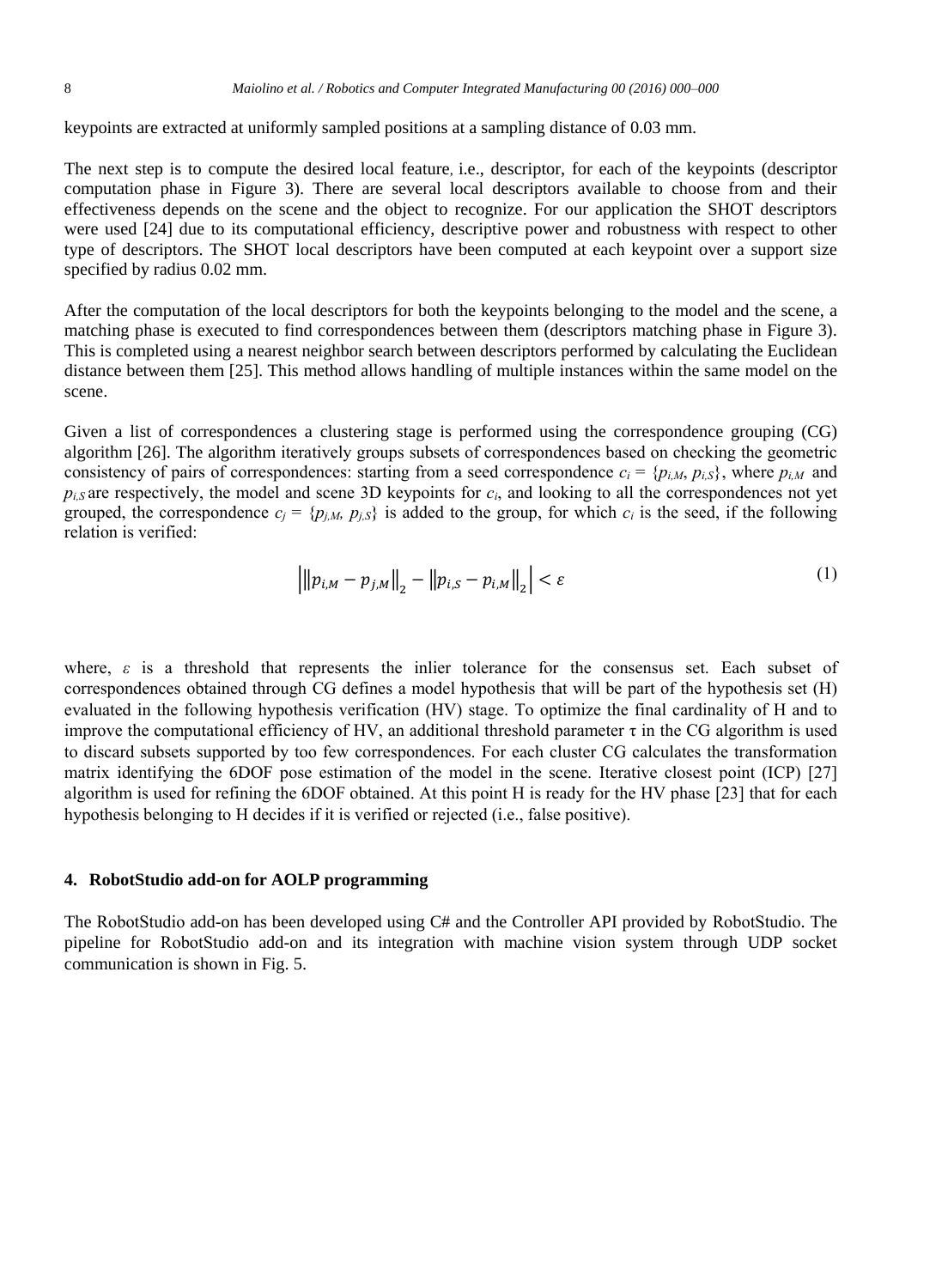

Fig. 4. The software integration of RobotStudio add-on and Machine Vision software for recognition and pose estimation

The beginning the add-on sends an *acquisition request* to the machine vision system, to receive information related to the object to operate and its actual pose. This is important for loading the right CAD model (as discussed before, in the presented scenario the sealant must be dispensed on more than 50 different types of brackets) in the same pose of the recognized object. After the request, the add-on remains in a *listening* state. The machine vision system after performing recognition and pose estimation sends back an *enable command* and the information related to the actual pose of the object that allow the add-on to perform the subsequent calculations (explained in details in the following subsections) and the sealant dispensing robot program generation.

#### *4.1 Steps of OLP: CAD model loading*

From the recognition and pose estimation algorithm the add-on receives the information of the matrix  $T_0^c$ corresponding to the transformation between object and camera frame. From this the homogenous transformation matrix, *T*, is in form: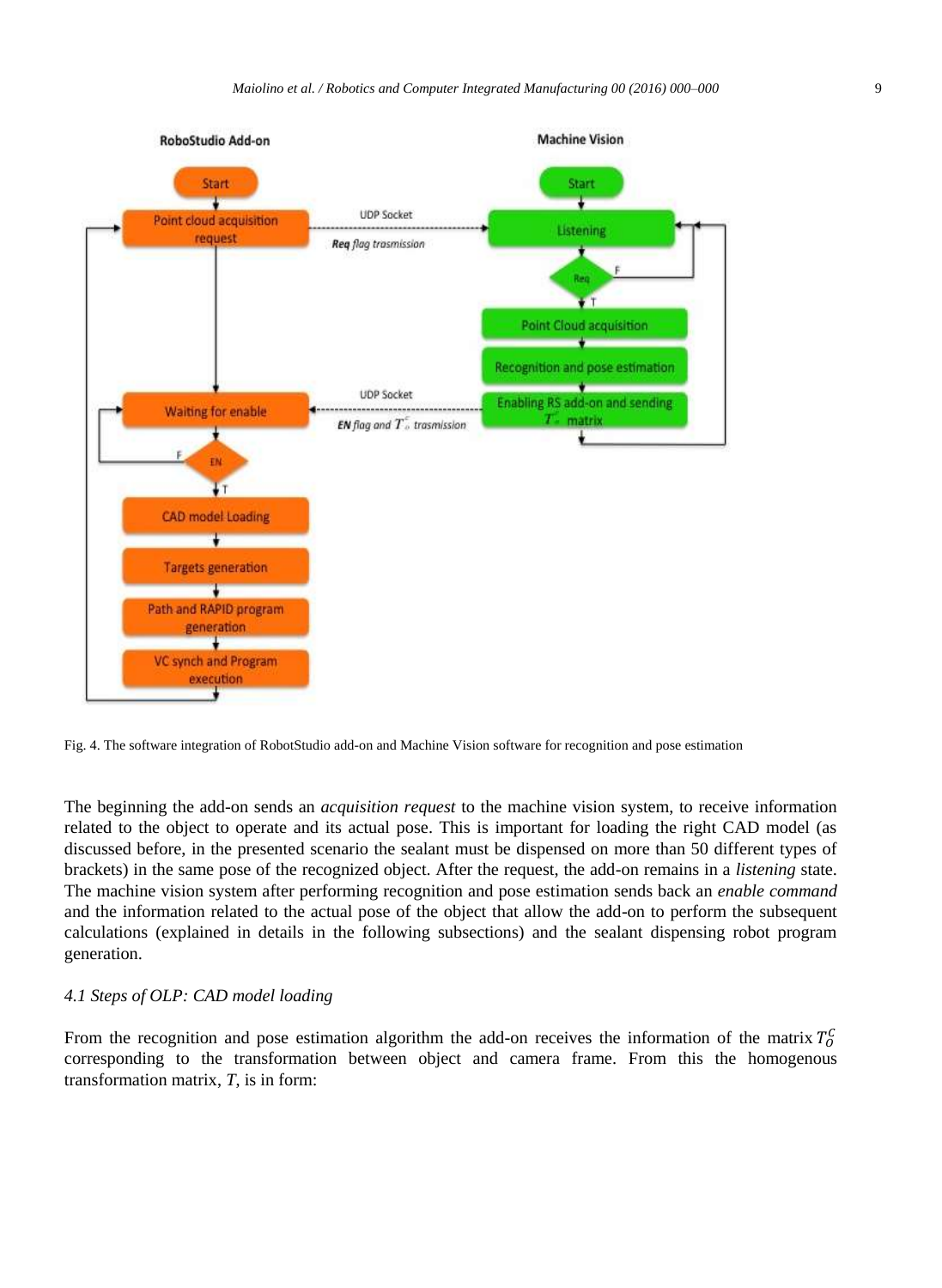$$
T = \begin{bmatrix} R & t \\ 0 & 1 \end{bmatrix} \tag{2}
$$

Given the  $T_0^C$ , it is necessary to calculate  $T_0^W$  corresponding to the transformation matrix between the object (i.e., bracket) and the world frame. The relationship between transformation matrices is expressed by Eq. 3 and shown in Fig. 4.

$$
T_0^W = T_0^C T_C^W \tag{3}
$$

where  $T_c^W$  is the transformation matrix between the camera frame and the world frame.  $T_c^W$  has been determined using a 6 DoF laser tracker for measuring the accurate position of the camera with respect to the world coordinate frame. In particular a target device integrating a reflector together with a set of LEDs on its surface have been fastened on RGB-D camera before, and after on the robot base (corresponding to our world reference frame); the 3 position parameters  $(x, y, z)$  and the 3 orientation parameters (pitch, yaw and roll) for both RGB-D camera and world reference frame with respect to laser tracker coordinate frame, have been determined through a CMOS digital camera system operating infrared (IR) radiation, mounted on the laser tracker and able to continuously follow the target device and capture the images of the IR LEDs mounted on it performing the absolute measurement of the parameters. On the base of the calculated parameters is possible to obtain the two transformation matrix  $T_L^W$  and  $T_L^C$  from which it is possible calculate  $T_C^W$  in an analogous way as in Eq. 3.



Fig. 5 Camera position with respect to the robot. W represents the world frame, C represents the camera frame and O the object frame. T corresponds to the transformation matrix between frames and are indicated by superscript and subscript.

On the basis of the above transformations, the add-on automatically loads the bracket CAD model in the actual pose in RobotStudio simulation environment.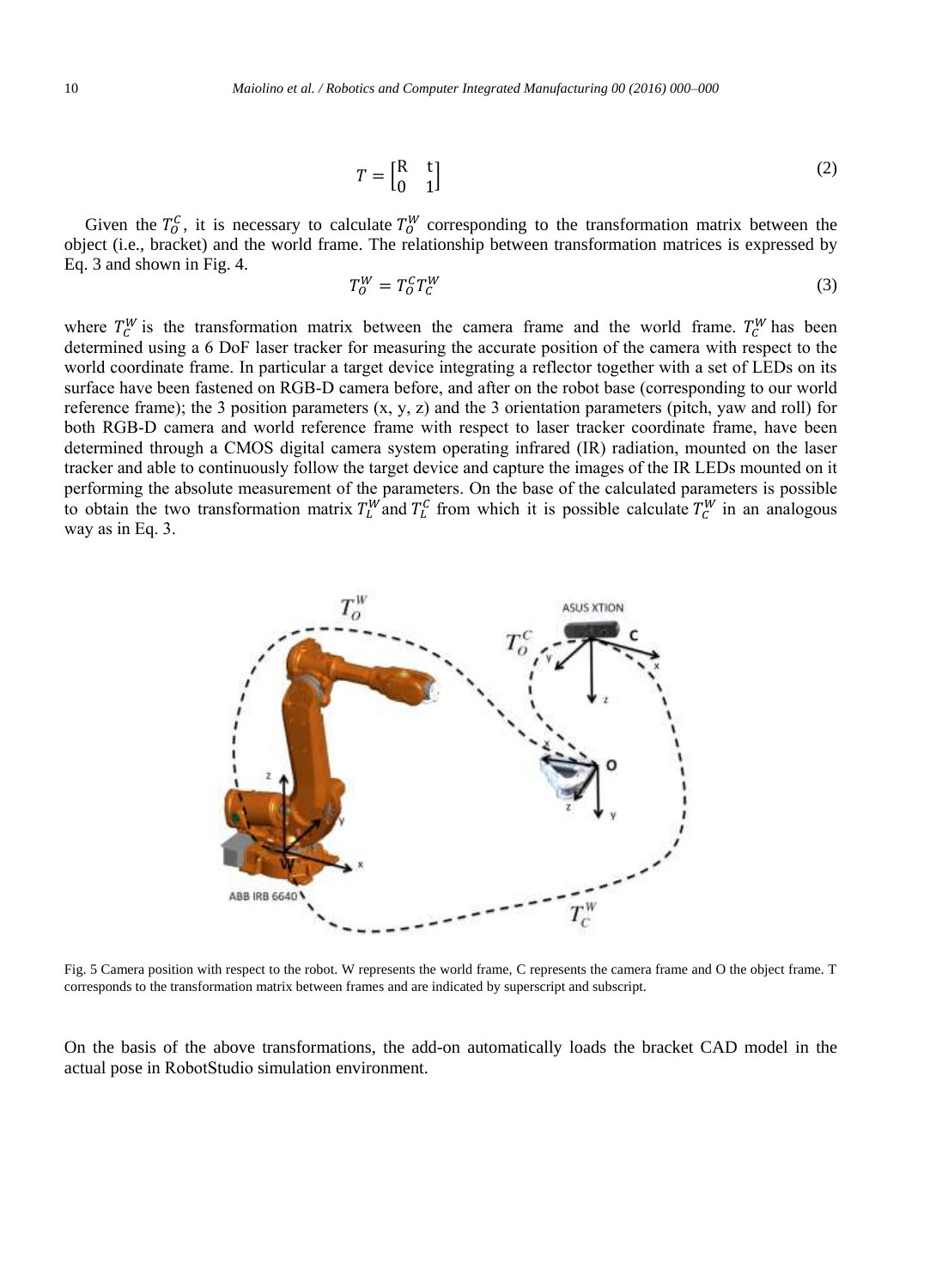#### *4.2 Steps of OLP: Targets generation*

In the proposed scenario, we consider to know in advance where it is necessary to dispense the sealant. For this reason, with each bracket a CAD model, which defines the points that constitute the position corresponding to sealant dispensing site, is enclosed in the database

The add-on reads the points related to the recognized bracket from the database and creates corresponding robot target points in the simulation environment of RobotStudio. As the points are stored with respect to the CAD model frame, the add-on applies to them the same homogeneous transformation applied to the CAD model for loading it in the actual object position.

Since a target can have any solution, in terms of joint configurations, it is necessary first of all to determine if the target is reachable (i.e., if exists at least one configuration solution) and if so, to select the best one relating to the specific task. Indeed when using OLP for programming complex trajectories it is necessary to take into account that 6-DOF industrial robots are subjected to several constraints coming from their kinematic structure (i.e., joint limits, singularities, workspace limits/reachability) [28]. To successfully accomplish the robot task the planned trajectories must be free from the above kinematic constraints. To overcome the above limitations the possible solutions were limited to only those that guarantee that the tool keeps the same orientation during the entire path, although the development of a specific path planning algorithm is out of scope of this work. For each target the joint configuration solutions, provided by RobotStudio, are determined considering the TCP frame aligned with the target frame. For this reason an additional relative transformation of the target frame is performed to align the TCP frame in the right position (i.e., in the opposite direction of the object surface normal calculated in the target point).

#### *4.3 Steps of OLP: Path and RAPID code generation*

To generate the path for the robot, RobotStudio API gives the possibility to create *Move* instructions by using the created targets. These robot movements are programmed as pose-to-pose movements, i.e. "move from the current position to a new position". The path between these two positions is then automatically calculated by RobotStudio. Choosing the appropriate motion type instruction, i.e., linear, joint or circular, specifies the basic motion characteristics, such as the type of path. The remaining motion characteristics are specified by defining the arguments of the instruction and in particular; position data (robot target corresponding to the end position), speed data (desired speed), zone data (position accuracy), tool data (e.g. the position of the TCP) and work-object data (e.g. the current coordinate system). After the path creation phase all the RobotStudio objects and instructions are translated to RAPID language and a RAPID code is generated automatically.

#### *4.4 Steps of OLP: VC Synchronization and Program execution*

After the above phases, the synchronization of the RAPID program on the virtual controller is performed to simulate the robot motions. The simulation is an important part of the process, since it allows to verify the program without the use of the physical robot. The execution of the program from the physical robot requires a calibration procedure for correcting the position and orientation errors coming from differences between the actual kinematic model of the robot and the nominal one used in the simulation environment [29]. Please note that, since the scope of this work was the integration of machine vision and RobotStudio, a calibration procedure to assess the real kinematic model of the robot has not been performed and the add-on has been tested only with the virtual controller.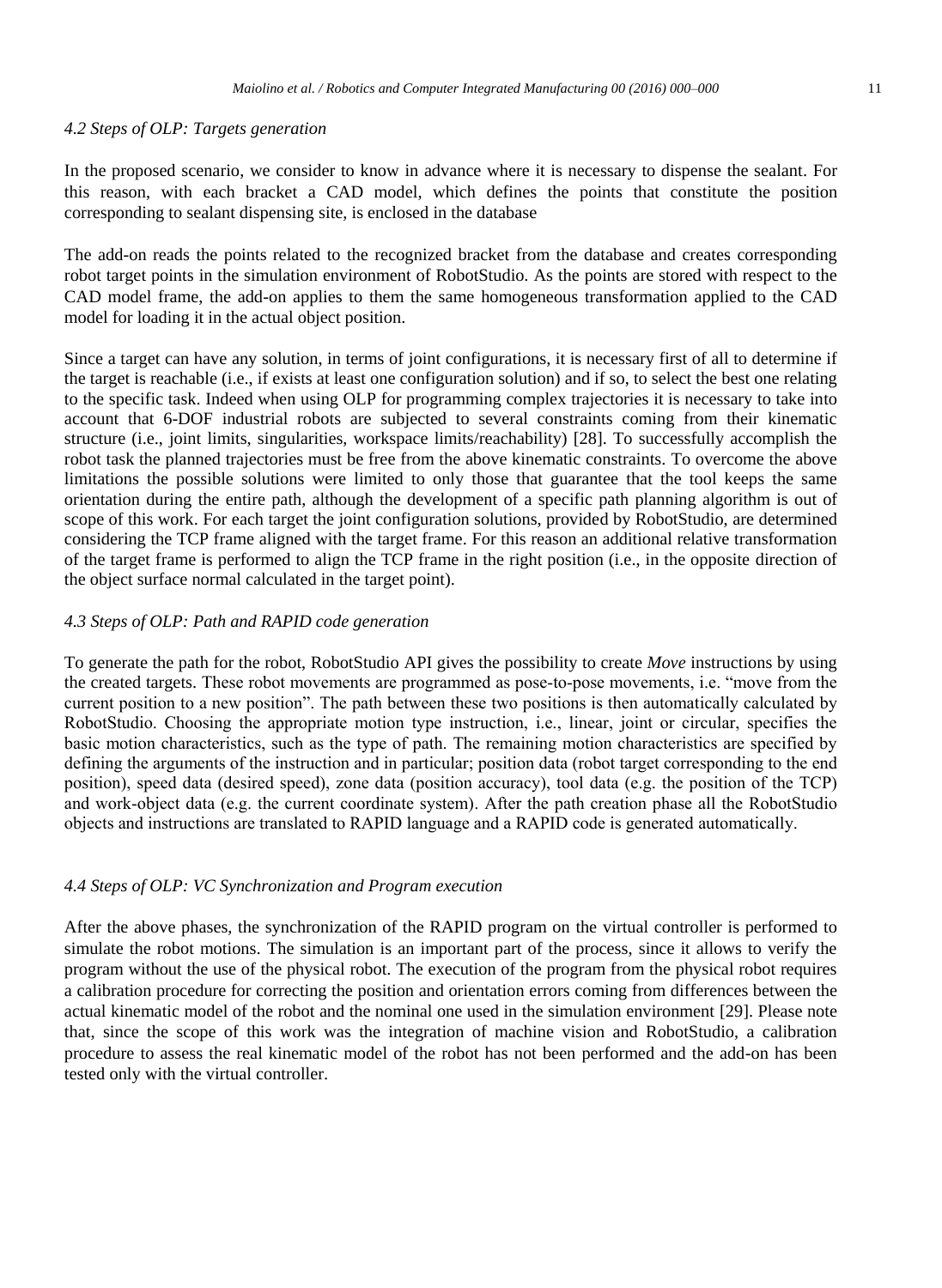#### **5. Results**

The flexible robot programming system was tested to evaluate its capabilities. All the experiments have been performed in the real scenario unless the final robot motions execution that has been evaluated in the simulation environment provided by RobotStudio. The reason of this is that RobotStudio generates the robot motions based on the virtual kinematic model that is stored in the simulation environment. This kinematic model should be corrected with a proper absolute calibration procedure for compensating the differences with respect to the real robot kinematic model. Without this necessary calibration, when the RobotStudio generated code is downloaded in the real robot controller, it can lead to accuracy errors in the robot motions. As stated before, the absolute calibration procedure has not been performed, but it will be considered as future activity. The bracket rib was placed randomly on the shelf and the RobotStudio add-on started. Figure 6a shows the bracket point cloud acquired by the RGB-D sensor.



Fig. 6: a) Show the acquired scene point cloud: the bracket is placed on the shelf in a general orientation. The points belonging to the shelf will be removed through the plane segmentation filtering phase. b) The resulting point cloud after recognition phase. Highlighted in red is the recognized occurrence of the bracket in the scene presented in a). c) The actual position of the bracket, in red, with respect to the bracket model used for recognition phase, in white, is shown.

After plane segmentation filtering only the points belonging to the bracket are considered and the vision algorithm performs the recognition of the bracket in the scene (Figure 6b). The model of the bracket, used for the recognition, has been acquired with the RGB-D sensor and stored in a DB that contains the model of all the possible brackets to operate. Figure 6c shows the actual position of the bracket w.r.t the model used for recognition stage.

After recognition and pose estimation phase the RS add-on selects the CAD model corresponding to the recognized bracket and loads it in the right position according to the actual pose determined by the vision system algorithm (Figure 7a). The target points corresponding to the place where dispensing sealant on the bracket (in this case around the bore) are read from a file in the database, transformed as per the CAD model of the bracket and created in RS (Figure 7b). Finally, in Figure 7c the path for robot motion is generated and the corresponding RAPID code created. Finally the synchronization with the virtual robot controller is performed and the motion executed (Figure 7d). The motion has been simulated at a velocity of 100mm/s. This velocity has been selected based on previous experiments with the designed dispensing tool.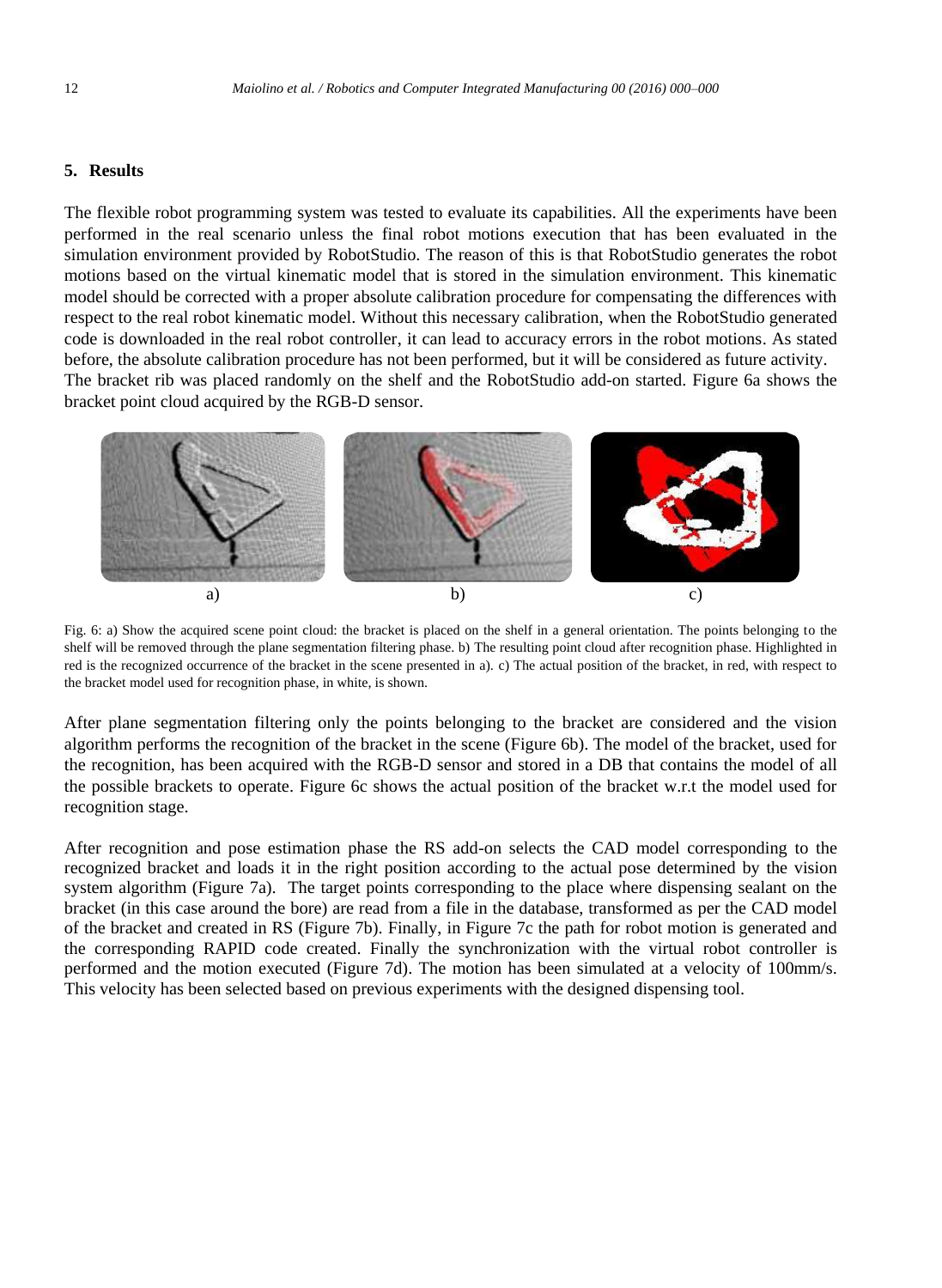

Fig. 7. a) CAD model loading. b) Targets setting. c) Path generation d) Motions execution

It is important to highlight that the position accuracy of the object is affected by the error of the RGB-D sensor and pose estimation algorithms (Figure 6b). The accuracy of the camera has been assessed in the operating conditions. The camera has been placed at 0.836 m from the shelf where the object is usually placed in order to have a reasonable field of view and in the same time to avoid hindrance to robot movements. The light conditions in the workshops were partially controllable because of a skylight in the sealing. It has been decide to leave the available neon lights always turned on.

5 camera acquisitions of the shelf were made at the shortest possible timespan one after the other at four different times during the day (10 AM, 1 PM, 2 PM, 4:30 PM) in order to test the camera with different levels of light and different light directions.

Table 1 shows for each condition the mean, the standard deviation, the median and the error between the real distance of the shelf from the camera frame origin and the median. The minimum error is 5 mm in the morning and in the late afternoon while the maximum error is 9 mm at 1 PM.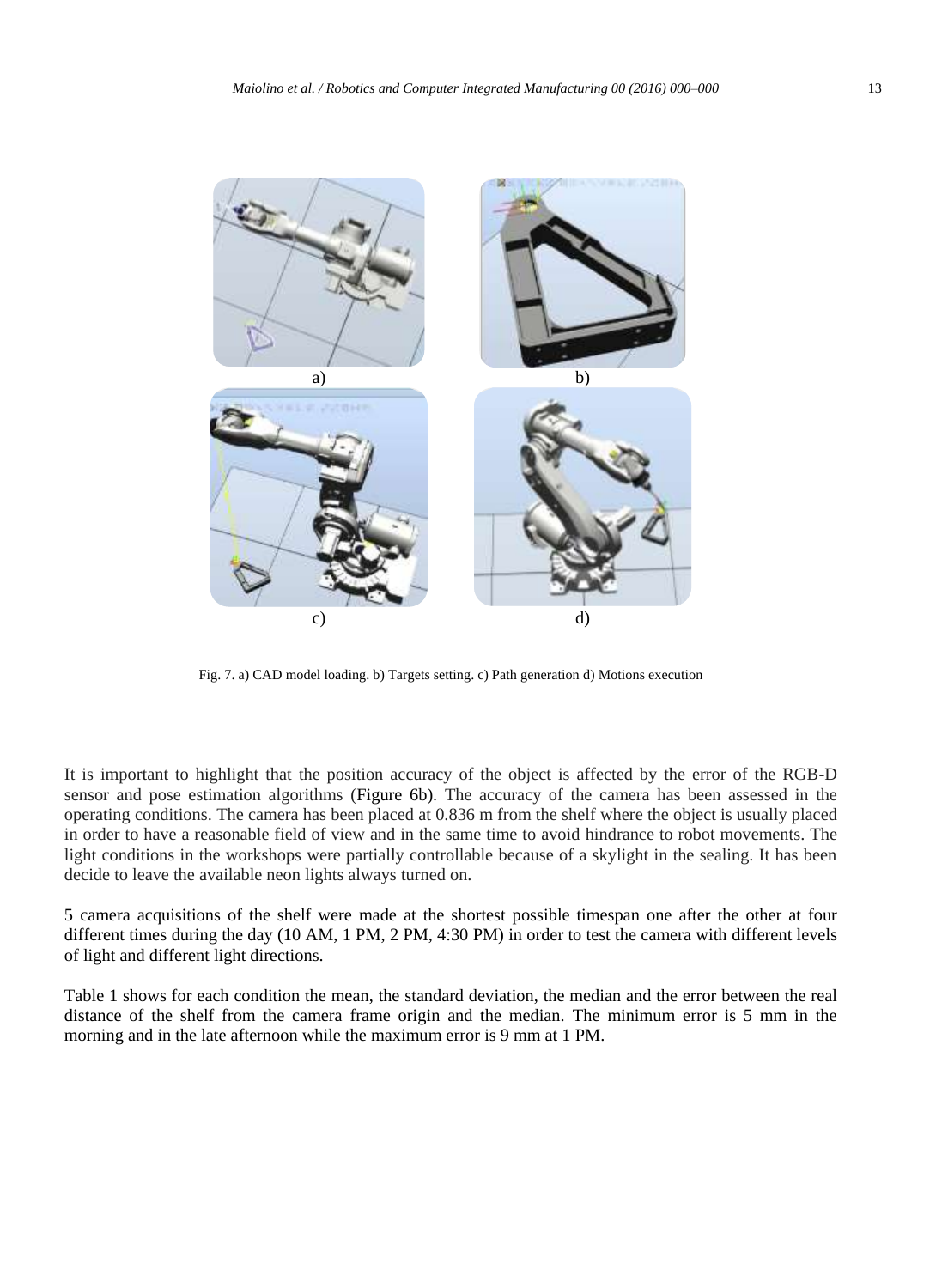|                                                           | AVG    | <b>STD</b> | <b>MEDIAN</b> | <b>ERROR</b> |
|-----------------------------------------------------------|--------|------------|---------------|--------------|
| <b>MORNING LIGHT</b><br>(10 AM)                           | 0.8315 | 0.0073     | 0.8310        | 0.005        |
| LUNCH LIGHT (1 PM)                                        | 0.8264 | 0.0040     | 0.8270        | 0.009        |
| <b>EARLY AFTERNOON</b><br>LIGHT(2PM)                      | 0.8257 | 0.0055     | 0.8290        | 0.007        |
| <b>LATE AFTERNOON</b><br><b>LIGHT</b> $(4:30 \text{ PM})$ | 0.8320 | 0.0082     | 0.8310        | 0.005        |

Table 1: Results of the calculations of camera accuracy under each light conditions, values in mm.

To achieve greater accuracy a proper light system and additional sensors should be used for online refinement and correction of the model during dispensing such as force/torque sensors or laser scanners. In this work a top-down approach in which the RGB-D sensor provides the OLP system a model with the environment results in a reasonable accuracy. Improving accuracy is out of the scope of the presented work, which is focused on the integration of OLP system and vision sensor, but is the object of future work plans.

#### **6. Conclusions**

We have presented an AOLP system for automated sealant dispensing that, through the development of an add-on for RobotStudio, integrates a low cost RGB-D sensor to dynamically generate robot control programs for use in variable part systems.

The developed Robotstudio add-on allows overcoming the problem for existing OLP systems that rely on accurate models of the environment, thanks to the integration of a RGB-D vision sensor in the loop allowing for a more dynamic program generation. The possibility to dynamically generate the robot program without apriori precise model of the environment enables robotic automation in the process of sealant dispensing in aircraft manufacturing where the high variability in the parts to operate limits its use leading to a low production rate that thanks so robotic automation could be increased.

The main advantage of the developed system is first of all that it does not require having a-priori knowledge of the environment and the part to operate because it dynamically generates the robot program according to the recognized object and its current pose, helping to reduce the cost due to reprogramming. The developed system, therefore, enables robotic automation in aircraft manufacture where the high variability of the part to operate doesn't allow using the common "automotive" approach. The recognition and pose estimation algorithm has been developed on the basis of the algorithm proposed in [23]. This algorithm have been selected because, with respect to other proposed algorithm for object recognition and pose estimation it uses a global hypothesis verification that allow it to be more reliable and increase the recognition performance even for strongly occluded objects. The system has been tested in the simulation environment, because in order to have a real assessment of the performances with the real robot, an absolute calibration procedure has to be done for adapting the robot virtual kinematic model in RobotStudio with the robot real kinematic model. The absolute calibration and the performances assessment will be performed as future work as well as the use of a laser scanner for on-line correction of the path during sealant dispensing.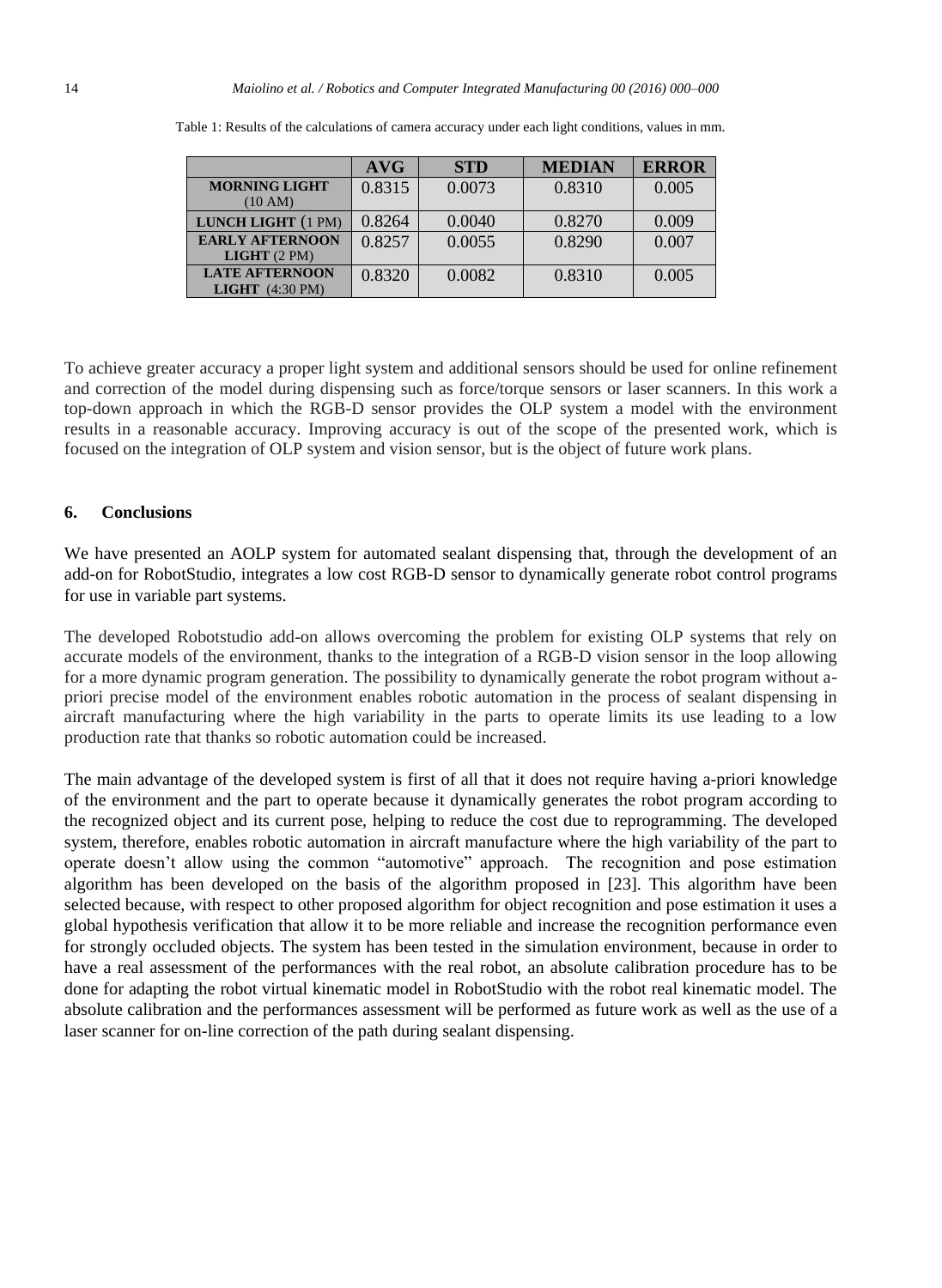#### **Acknowledgements**

 We gratefully acknowledge funding from Innovate UK No. 38279- 263183 (VIEWS). The authors would also like to thank Mr. Kevin Walker and Mr. Geoffrey Bexon for their contribution in the establishment of the robot station.

#### **References**

- 1. Lucas F. M. da Silva, Andreas Öchsner, Robert D. Adams (2011). Handbook of Adhesion Technology, Springer Science & Business Media, 10 Jun 2011.
- 2. Talavage, Joseph. Flexible Manufacturing systems in practice: design: analysis and simulation. Vol. 26. CRC Press, 1987.
- 3. Maiolino, P., Woolley, R. A., Popov, A., & Ratchev, S. (2015). Structural Quality Inspection Based on a RGB-D Sensor: Supporting Manual-to-Automated Assembly Operations. SAE International Journal of Materials and Manufacturing, 9(2015-01-2499).
- 4. Malamas, E. N., Petrakis, E. G. M., Zervakis, M., Petit, L. & Legat, J. D. "A survey on industrial vision systems, applications and tools." Image Vis. Comput. 21, 171–188 (2003).
- 5. Lei, L. "A machine vision system for inspecting bearing- diameter." Fifth World Congr. Intell. Control Autom. (IEEE Cat. No.04EX788) 5, 3904-3906 (2004). SEP
- 6. Wong, a. K. C., Rong, L. & Liang, X. "Robotic vision: 3D object  $\frac{1}{2}$  recognition and pose determination." Proceedings. 1998 IEEE/RSJ Int. Conf. Intell. Robot. Syst. Innov. Theory, Pract. Appl. (Cat. No.98CH36190) 2, 1202–1209 (1998).
- 7. R., Ceres, R. & Pons, J. L. "A vision system based on a laser range- finder applied to robotic fruit harvesting." Mach. Vis. Appl. 11, 321–329 (2000).
- 8. Pan, Z., Polden, J., Larkin, N., Van Duin, S., & Norrish, J. (2012). Recent progress on programming methods for industrial robots. Robotics and Computer-Integrated Manufacturing, 28(2), 87-94.
- 9. Ames, Arlo L., Elaine M. Hinman-Sweeney, and John M. Sizemore. "Automated generation of weld path trajectories." Assembly and Task Planning: From Nano to Macro Assembly and Manufacturing, 2005. (ISATP 2005). The 6th IEEE International Symposium on. IEEE, 2005.
- 10. Polden, J., Pan, Z., Larkin, N., Van Duin, S., & Norrish, J. (2011). Offline programming for a complex welding system using DELMIA automation. In Robotic Welding, Intelligence and Automation (pp. 341-349). Springer Berlin Heidelberg.
- 11. Larkin, N., Pan, Z., van Duin, S., & Norrish, J. (2013, July). 3D mapping using a ToF camera for self programming an industrial robot. In Advanced Intelligent Mechatronics (AIM), 2013 IEEE/ASME International Conference on (pp. 494-499). IEEE.
- 12. Stork, A. "Visual Computing Challenges of Advanced Manufacturing and Industry 4.0". Comput. Graph. Appl. IEEE 35, 21–25  $(2015)$ .  $\frac{1}{55}$
- 13. Shellshear, E. "Maximizing Smart Factory Systems by Incrementally Updating Point Clouds." Comput. Graph. Appl. IEEE (2015).  $SEP$